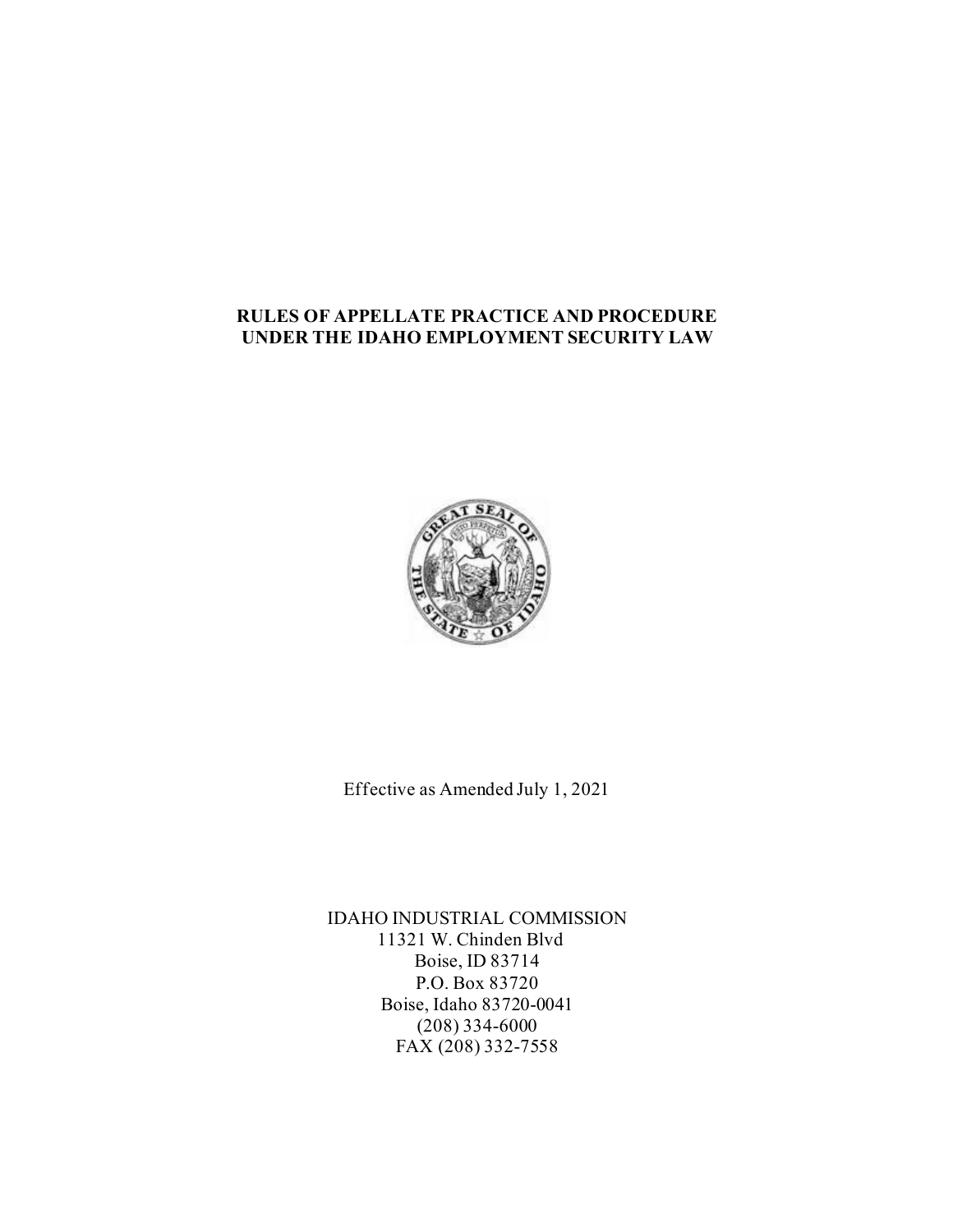# RULES OF APPELLATE PRACTICE AND PROCEDURE UNDER THE IDAHO EMPLOYMENT SECURITY LAW

# **TABLE OF CONTENTS**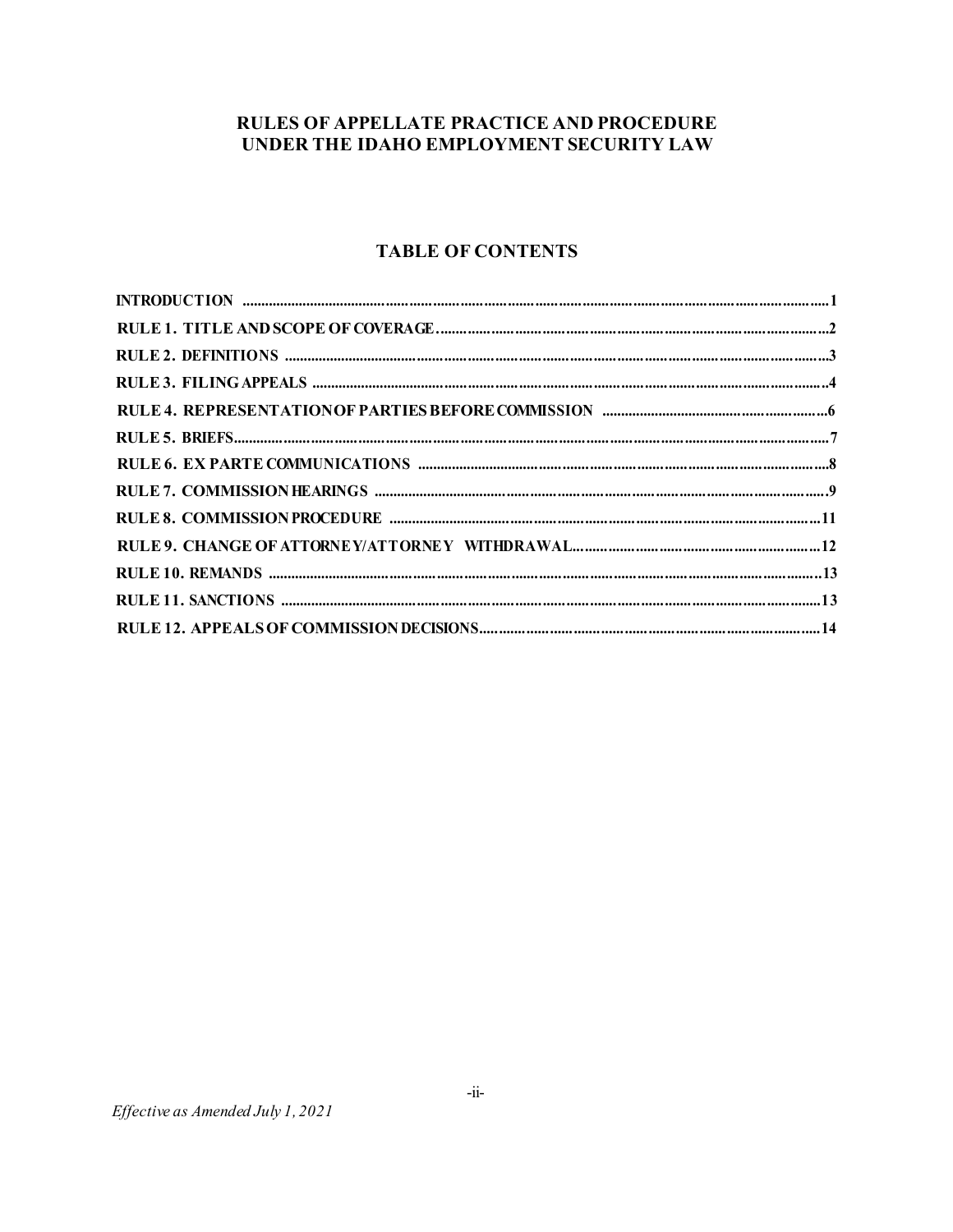#### **INTRODUCTION**

By virtue of the authority vested in the Industrial Commission pursuant to Idaho Code §§ 72-508 and 72-1368(7), the Industrial Commission of the State of Idaho does hereby adopt the following rules of procedure governing judicial matters under its jurisdiction as provided by the Idaho Employment Security Law. These rules shall supersede those rules previously adopted by the Commission on September 13, 2013.

Where reference is made in these Rules to "the Commission," that term shall include the full Commission or members thereof and any Referee to whom the Commission has referred all or any part of the matter.

*COMMENT: - Idaho Code § 72-508 provides that the Commission shall have authority to promulgate and adopt reasonable rules and regulations involving judicial matters, the provisions of Chapter 52, Title 67, Idaho Code, notwithstanding. Idaho Code § 72-1368(7), provides that the Commission shall decide all claims for review filed by any interested party in accordance with the Commission's own rules of procedure.*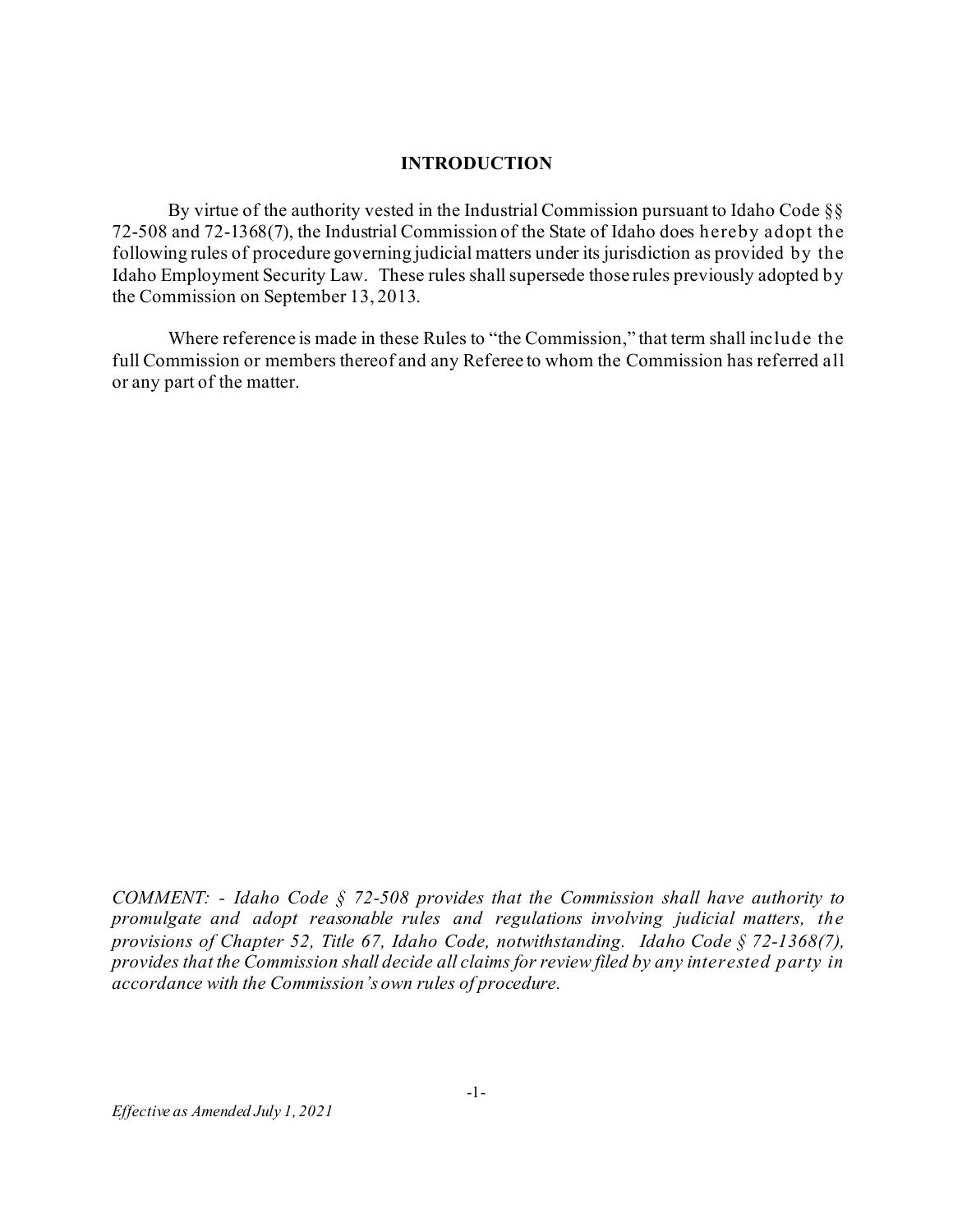### **RULE 1. TITLE AND SCOPE OF COVERAGE**

These rules may be known and cited as the Rules of Appellate Practice and Procedure Under the Idaho Employment Security Law, or abbreviated R.A.P.P. and they shall apply in all disputed appeals coming under the Commission's jurisdiction. Only an interested party to a decision of an Appeals Examiner of the Idaho Department of Labor may file an appeal to the Commission, and the Commission shall make such order or ruling as allowed by Idaho Code § 72-1368(7).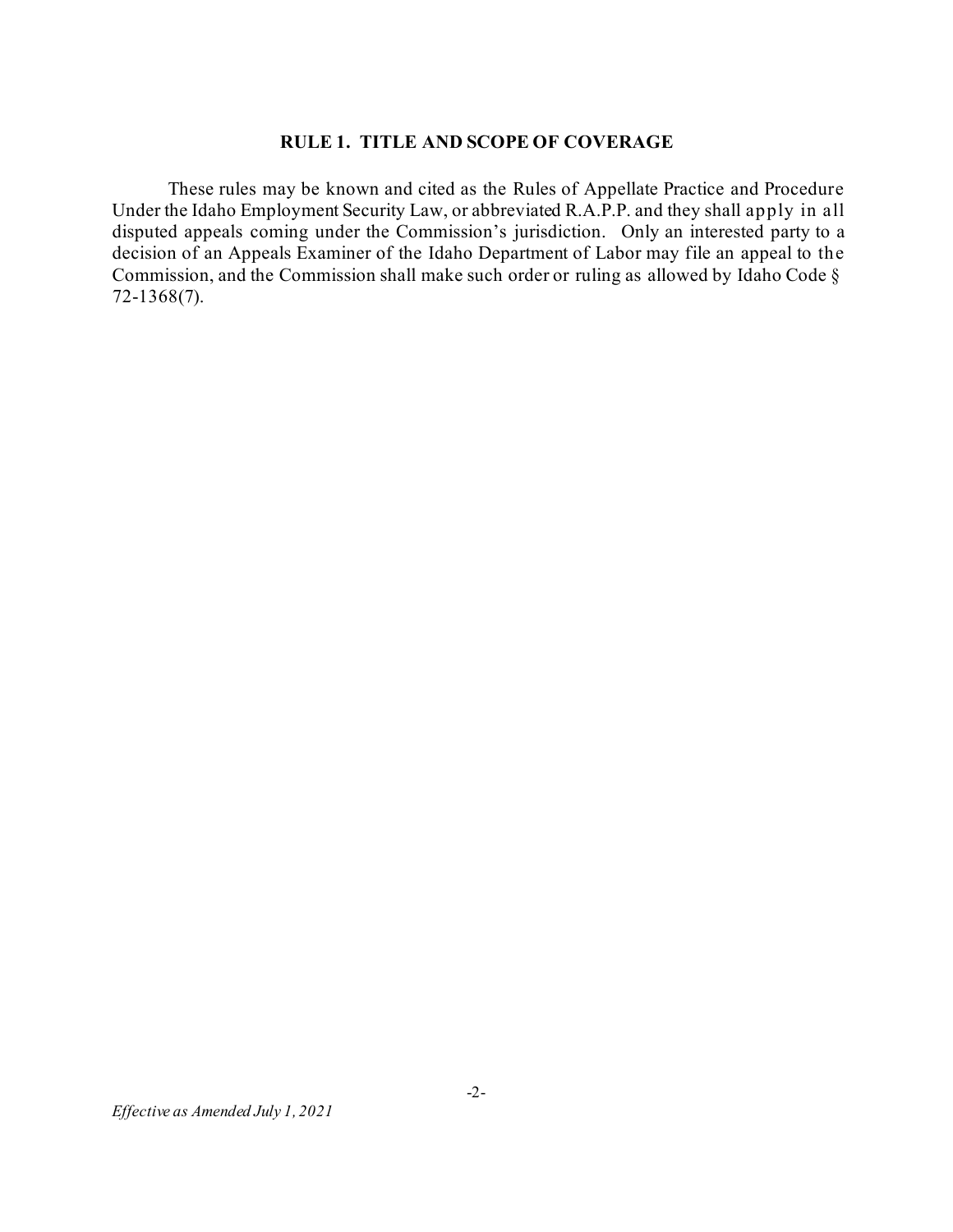## **RULE 2. DEFINITIONS**

(A) "Appeal." A writing, signed by an interested party or legal representative, containing words that, by fair interpretation, present a claim for review. To be valid, an appeal must be filed by delivering it to the Idaho Industrial Commission by any of the means described in subpart (D) "Filing". Appeals delivered to any other Industrial Commission office, appeals delivered or sent to ay Department of Labor office, and appeals that are not signed by an interested party or that party's attorney are not considered valid appeals.

(B) "Interested party." As defined by Idaho Code § 72-1323 includes, with respect to a claim for benefits, the claimant, the claimant's last regular employer, the covered employer whose account is chargeable for experience rating purposes, the cost reimbursement employer who may be billed for any portion of benefits claimed, and the Director of the Idaho Department of Labor or a duly authorized representative of any of them. With respect to proceedings involving employer liability, "interested party" means the employer and the Director or a duly authorized representative of either of them.

(C) "Service." Mailing or personally delivering a copy of the document to each interested party. Service by mail is deemed complete upon the date of mailing to the party's last- known address. Service by electronic means is deemed complete upon receipt by the intended party.

(D) "Filing." Personally delivering an appeal to the Industrial Commission at 11321 W. Chinden Blvd., Boise, Idaho 83714; mailing it to the Industrial Commission, P.O. Box 83720, Boise, Idaho, 83720-0041; or transmitting by facsimile to 208-332-7558 or by email to [unemployment.appeals@iic.idaho.gov](mailto:unemployment.appeals@iic.idaho.gov). Appeals delivered by any means to any other Industrial Commission office will not be considered filed. Appeals sent to the Idaho Department of Labor will not be considered filed.

- 1. If mailed, the appeal shall be deemed to be filed on the date of mailing as determined by the postmark on the envelope containing the appeal.
- 2. Appeals transmitted by facsimile to the Commission and received by 12:00 a.m. (midnight) Mountain Time on a business day shall be deemed filed on that day. An appeal transmitted by facsimile and received by the Commission on a weekend, holiday, or after 12:00 a.m. on a business day shall be deemed filed on the next business day.
- 3. Appeals transmitted by email must be received by the Commission no later than 12:00 a.m. (midnight) Mountain Time, on the last day to appeal. An email received after 12:00 a.m., Mountain Time, will be deemed received by the Commission in the next business day.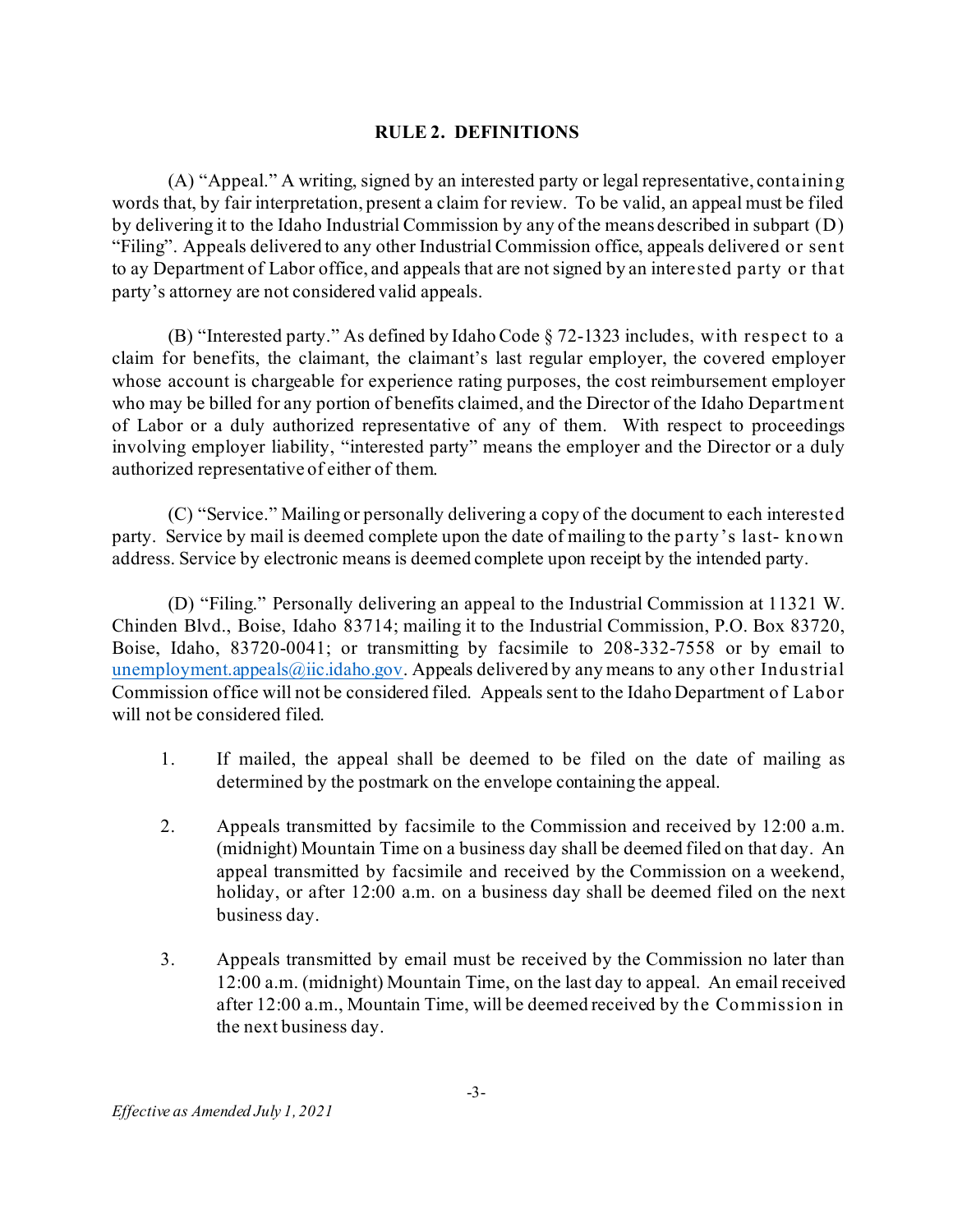*COMMENT: Subsection (A) clarifies that appeals of decisions of Appeals Examiners must be sent to the Industrial Commission, not the Idaho Department of Labor. Additionally, if a representative makes the appeal on behalf of the party, the representative must be legally authorized to represent the party in Idaho. See Rule 3(A). Who May File a Notice of Appeal and Rule 4. Representation of Parties Before Commission.*

## **RULE 3. FILING APPEALS**

(A) WHO MAY FILE A NOTICE OF APPEAL - Any party may file a notice of appeal on its own behalf. In the case of corporations, a corporate officer, or any employee ordinarily designated to handle unemployment appeals, may file a notice of appeal on behalf of the corporation. Appeals submitted by employer representatives not employees of the interested employer and who are not attorneys will not be considered.

(B) TIMELINESS - An appeal, as defined in Rule 2(A), must be filed within fourteen (14) days of the service by mail or otherwise of a final decision of the Appeals Examiner. An appeal not filed within such time will be dismissed as untimely. Service by mail is deemed complete upon the date of mailing to the party's last-known address. If a timely request or motion for rehearing is filed with the Idaho Department of Labor Appeals Bureau, the fourteenday period does not begin to run until service by mail or otherwise of a final order issued by the Bureau.

(C) NOTIFICATION - When a claim for review or appeal of a decision of an Appeals Examiner is filed with the Industrial Commission, the Commission shall notify all interested parties who had notice of the decision. The Commission shall provide such notice by mail or electronic transmission.

(D) COPIES - Any party sending correspondence to the Commission concerning an appeal shall serve copies on all interested parties as well.

(E) DISCOVERY NOT PERMITTED - No discovery procedures as contemplated by the Idaho Rules of Civil Procedure are permitted.

**(**F) TRANSCRIPTS - Pursuant to Idaho Code § 72-1368(6), the Commission will prepare and serve on all interested parties a copy of the audio recording of the Appeals Examiner's hearing in each case appealed to the Commission. The form of the copy, either audio recording or paper transcript, will be at the discretion of the Commission.

(G) CHANGE O F ADDRESS - Any interested party shall promptly notify the Commission in writing of any change of mailing address.

office managers, or payroll clerks who are not officers of the corporation are routinely *Effective as Amended July 1, 2021 COMMENTS: Subsection (A) recognizes that employees such as human resources managers,*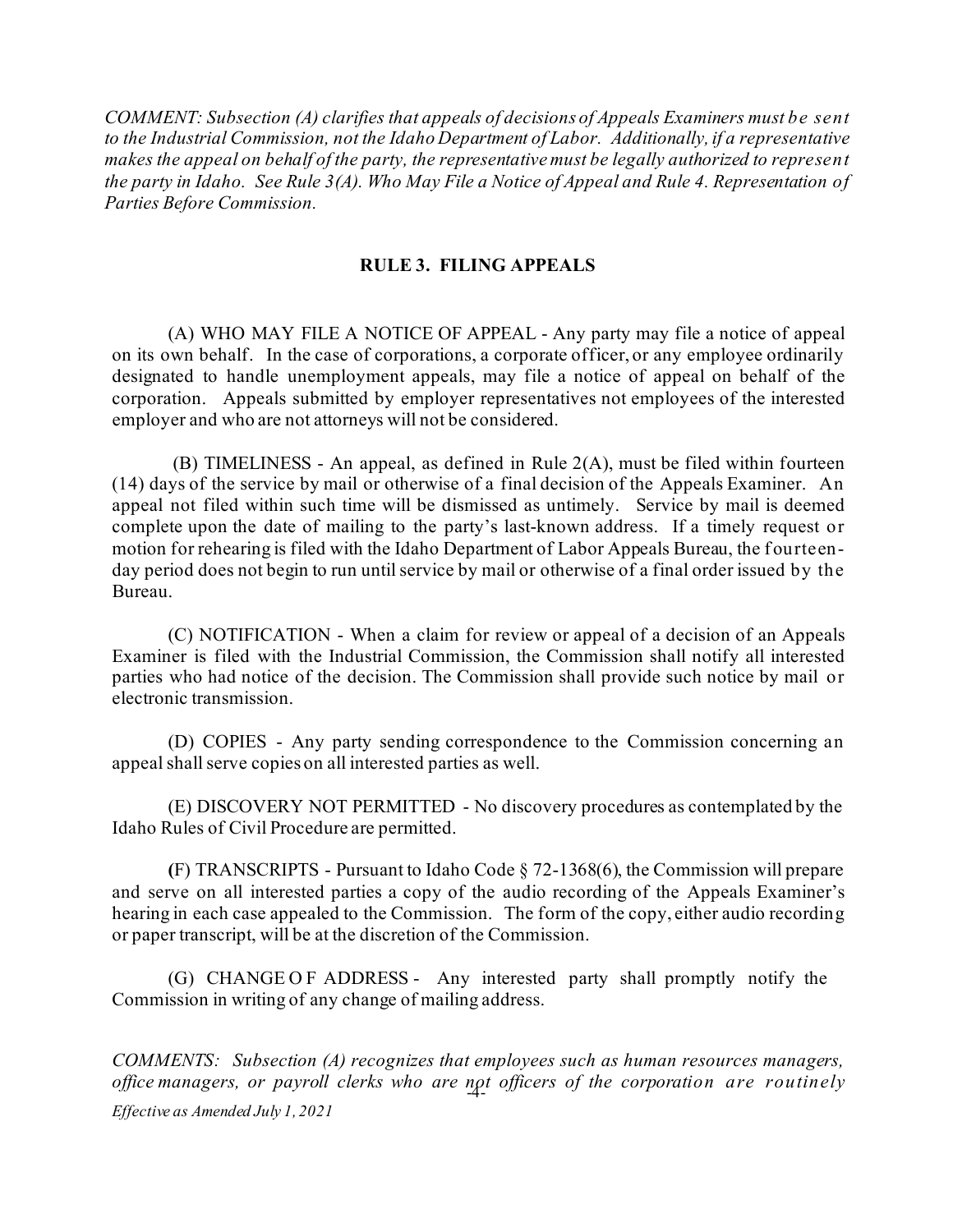*designated to file appeals on the corporation's behalf of adverse decisionsissued by the Idaho Department of Labor in unemployment matters. An employer representative who is not a licensed attorney in the State of Idaho is expressly prohibited from representing an employer as an interested party in an unemployment insurance appeal before the Commission. Representation of another person before a public agency or service commission constitutes the practice of law where the proceedings before those tribunals are held for purposes of adjudicating the legalrights or duties of a party. Kyle v. Beco. Corp., 109 Idaho 267,707 P.2d 378 (1985), Idaho State Bar Association v. Idaho Public Utilities Commission, 102 Idaho 672, 637 P.2d 1168 (1981), Weston v. Gritman Memorial Hospital, 99 Idaho 717, 587 P.2d 1252 (1978). See also Rule 4(C.)*

*Subsection (B) derives from Idaho Code § 72-1368(5) and (6), which provide that unless an interested party shall within fourteen (14) days after service of the decision of the Appeals Examiner file a claim for review or unless an application or motion is made for a rehearing of such decision, the decision of the Appeals Examiner shall become final. The Idaho Supreme Court has held that it is mandatory and jurisdictional that appeals be filed within the statutory time period. There is no provision for granting relief for extenuating circumstances. Fouste v. Department of Labor, 97 Idaho 162,540 P.2d 1341 (1975).*

*Subsection (D) "Interested parties" are defined in Idaho Code §72-1323 and includes the Idaho Department of Labor.*

*Subsection (E) recognizes that because a claim for unemployment benefits is not a civil action, the Idaho Rules of Civil Procedure do not apply in the forum. Johnston v. Idaho Central Credit Union, 127 Idaho 867, 902 P.2d 560 (1995), Reedy v. M.H. King Co., 128 Idaho 896, 920 P.2d 915 (1996). Moreover, time is of the essence in Unemployment Insurance Act proceedings.*

*Subsection (F) invokes the Commission's authority to require a transcript of a proceeding, pursuant to Idaho Code § 72-1368(6), so that the Commission may discharge its obligation to rule on appeals on the basis of the record of proceedings before the Appeals Examiner, as mandated by § 72-1368(7) and as a due process safeguard.*

*Subsection (G) service by mail is deemed complete on the date of mailing to the party's lastknown address. Therefore, it is imperative that interested parties keep the Commission apprised of current mailing address information.*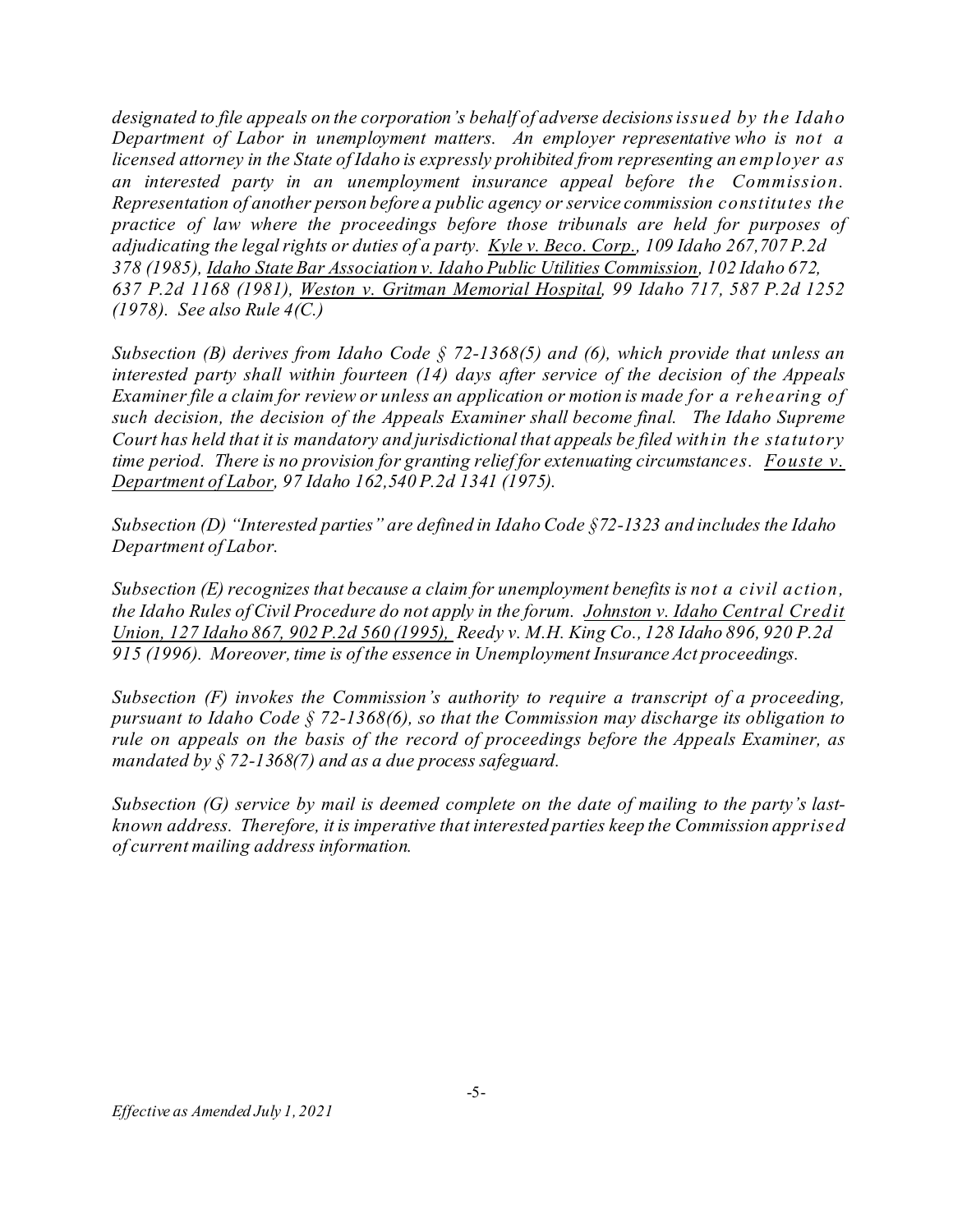#### **RULE 4. REPRESENTATION OF PARTIES BEFORE COMMISSION**

(A) PERSONS - In all matters, any individual party may appear in person or by an attorney authorized to practice in Idaho.

(B) CLAIMANTS - A claimant may be represented or assisted by a duly authorized agent other than an attorney. If a claimant uses an authorized agent, the claimant or agent must file with the Commission documentation signed by the claimant that establishes the agency relationship

(C) EMPLOYERS - An employer entity, other than a natural person, must be represented by an attorney to request that the Commission consider additional evidence, convene a new hearing, issue subpoenas, set a briefing schedule, or any other action in furtherance of an appeal. This includes employers who are established as corporations, partnerships, or other business entities.

(D) LICENSED IDAHO ATTORNEY - All attorneys representing parties before the Commission shall be licensed to practice and actively practicing law in the state of Idaho or associated with an Idaho attorney so licensed. Attorneys representing parties before the Commission shall file with the Commission a Notice of Appearance, regardless of whether counsel appeared in the proceedings before the Idaho Department of Labor*.* If an attorney representing an interested party files the appeal with the Commission on behalf of that party, the appeal will serve as the Notice of Appearance in satisfaction of this provision.

*COMMENTS: Subsection (B) allows claimants to choose "other duly authorized agent[s]" but does not extend this to employers. See Idaho Code § 72-1375(2).*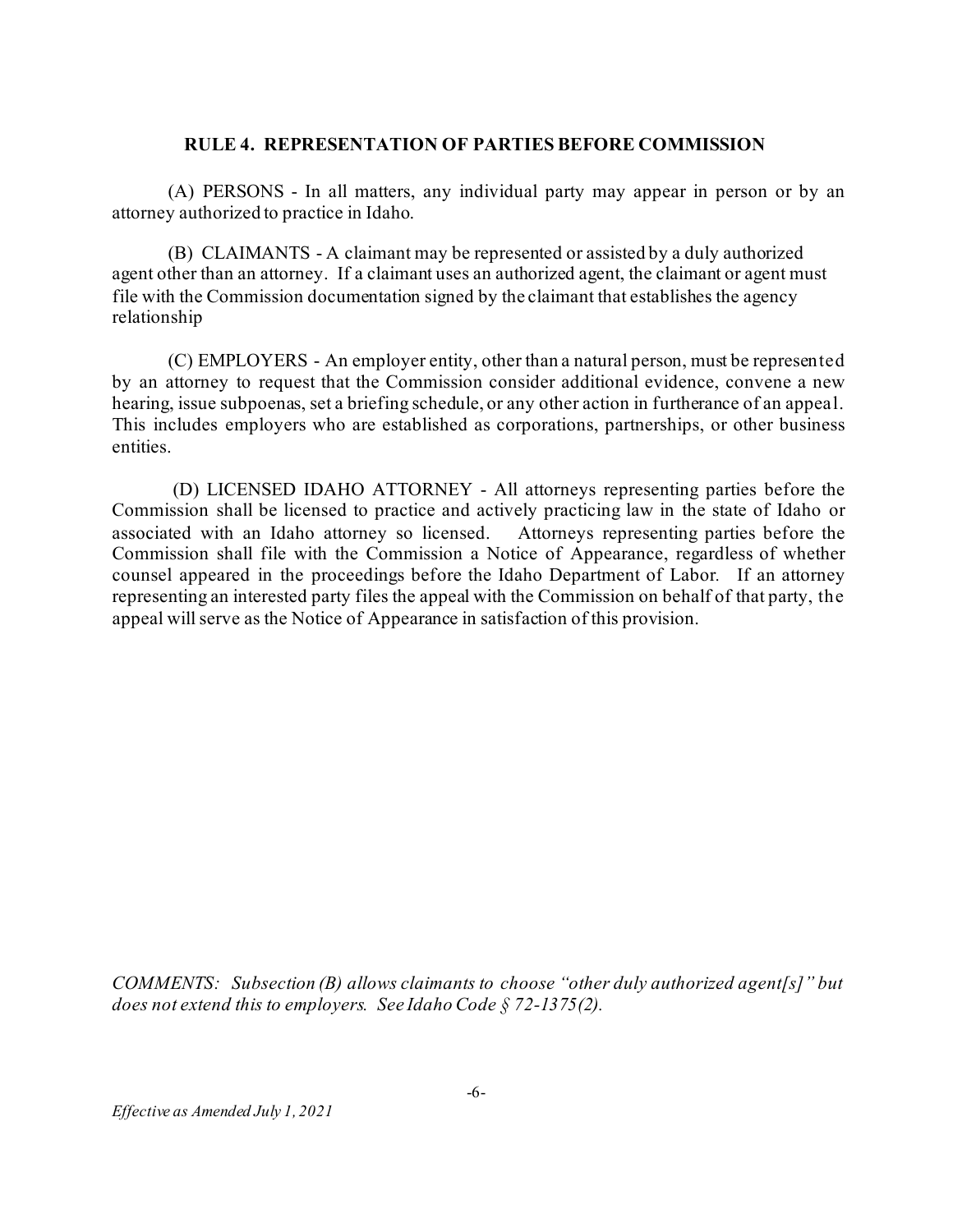### **RULE 5. BRIEFS**

(A) TIME FOR FILING - The Commission may, upon request of an interested party filed within seven (7) days from the date of mailing of the record, grant all parties time in which to submit argument by written briefs. For purposes of this rule, the "filed date" of a request is determined as described in Rule 2(D).

(B) SCHEDULE - Unless there appears good cause for establishing an alternative briefing schedule and the Commission so orders, the party requesting the right to submit a brief shall file an opening brief no later than ten (10) days after notice of the Commission's decision to grant the request to allow the filing of the opening brief. A responding brief may be filed by an interested party. Responding briefs shall be filed and served seven (7) days from the date of receipt of the opening brief. No reply brief shall be allowed.

(C) CONTINUANCES - Continuances are not favored. However, the Commission may, upon a showing of good cause grant requests for additional time for filing briefs, provided that such requests are made in writing and filed within the original time allowed.

(D) CITATIONS AND SUPPORT REQUIRED - Written argument must be based upon the evidence established in the evidentiary record. Whenever a party refers to hearing testimony, whether by quoting or paraphrasing, such reference must include a citation to the page or pages in the transcript, whenever practicable, where the hearing testimony can be found. If the testimony is not transcribed, this requirement is waived. Whenever a party refers to evidence reflected in an exhibit, such reference must include a citation to the exhibit number. Whenever a party asserts a point of law, such assertion must be supported by citation to appropriate legal authority. Whenever a brief does not contain the citations and support required by this rule, it may be subject to a motion to strike by any party or may be stricken by the Commission on its own motion.

(E) LENGTH - No brief in excess of 20 pages shall be filed without the Commission's prior consent.

*COMMENT: Pro se refers to those parties who represent themselves before the Commission. Such parties are encouraged to comply with the citation requirements.* A *pro se brief that does notstrictly comply with the citation requirements will be deemed to have complied as long as the pro se party appears to have made a good faith effort to apprise the Commission of the facts and law on which he or she relies.*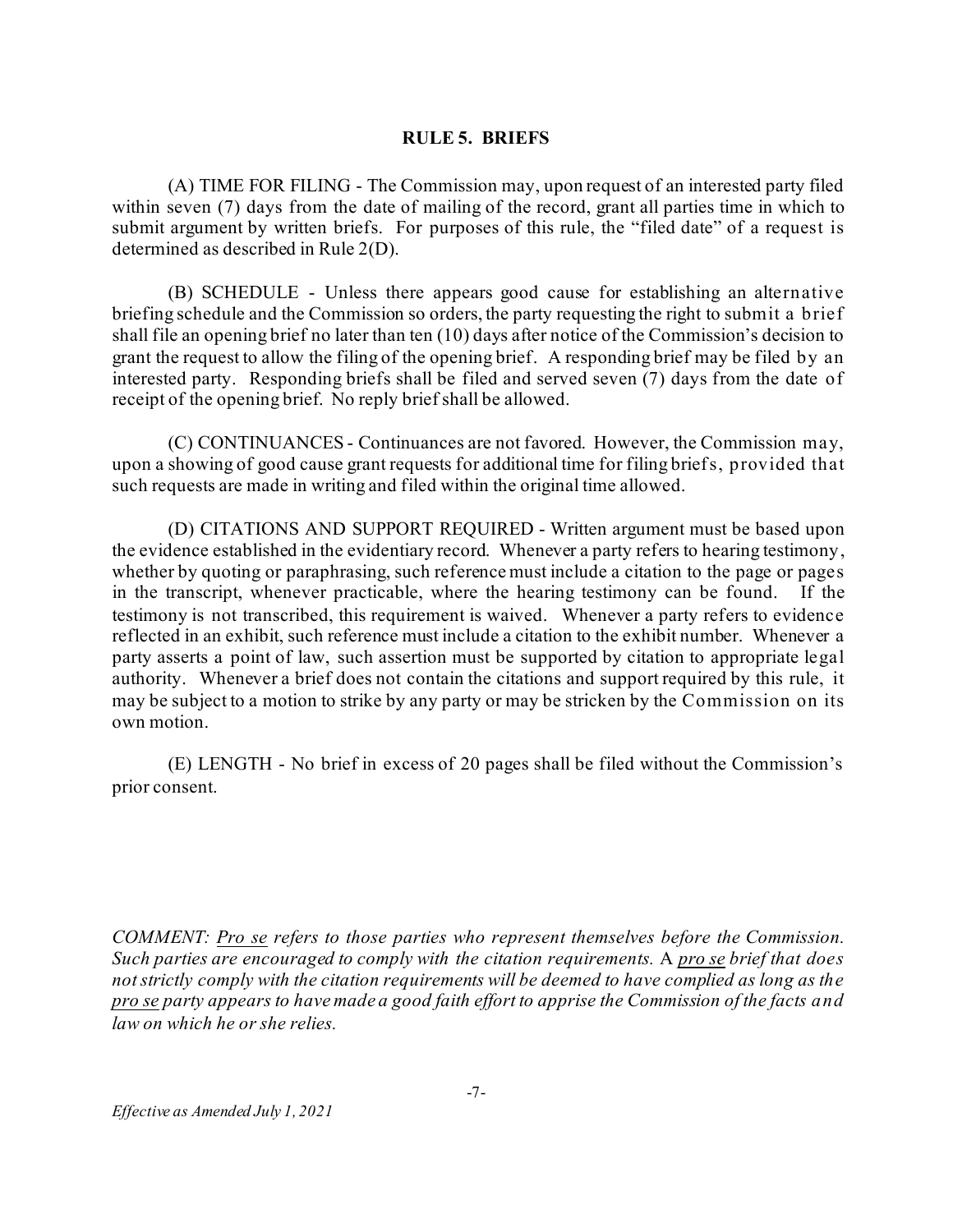#### **RULE 6. EX PARTE COMMUNICATIONS**

EX PARTE COMMUNICATIONS PROHIBITED - From the time an appeal is filed until it becomes final under Idaho Code § 72-1368, no person involved in the appeal shall communicate, either directly or indirectly, or shall discuss with a Commissioner or a Referee the merits of any matter in which an appeal is pending unless all parties or their attorneys are present. No person shall correspond with any Commissioner or Referee, regarding any such matters unless service of a copy of the correspondence is made on all parties and proof of service is filed. No person acting on behalf of any party shall attempt to influence the disposition of an appeal through such communications. No Referee shall knowingly cause a communication prohibited by this section to be made. If a communication is received in violation of this rule, the person receiving the communication shall place in the record all such written communications or a memorandum stating the substance of all such communications, and direct that a full copy of the communication be sent to all other interested parties to the appeal and allow an appropriate time for such parties to respond.

*COMMENT: Rule 6 recognizes that Commissioners and Referees are bound by the Code of Judicial Conduct, including the rule against ex parte contacts contained in Canon 3. All practitioners before the Commission are similarly constrained from ex parte contacts by Rule 3.5 of the Idaho Rules of Professional Conduct.*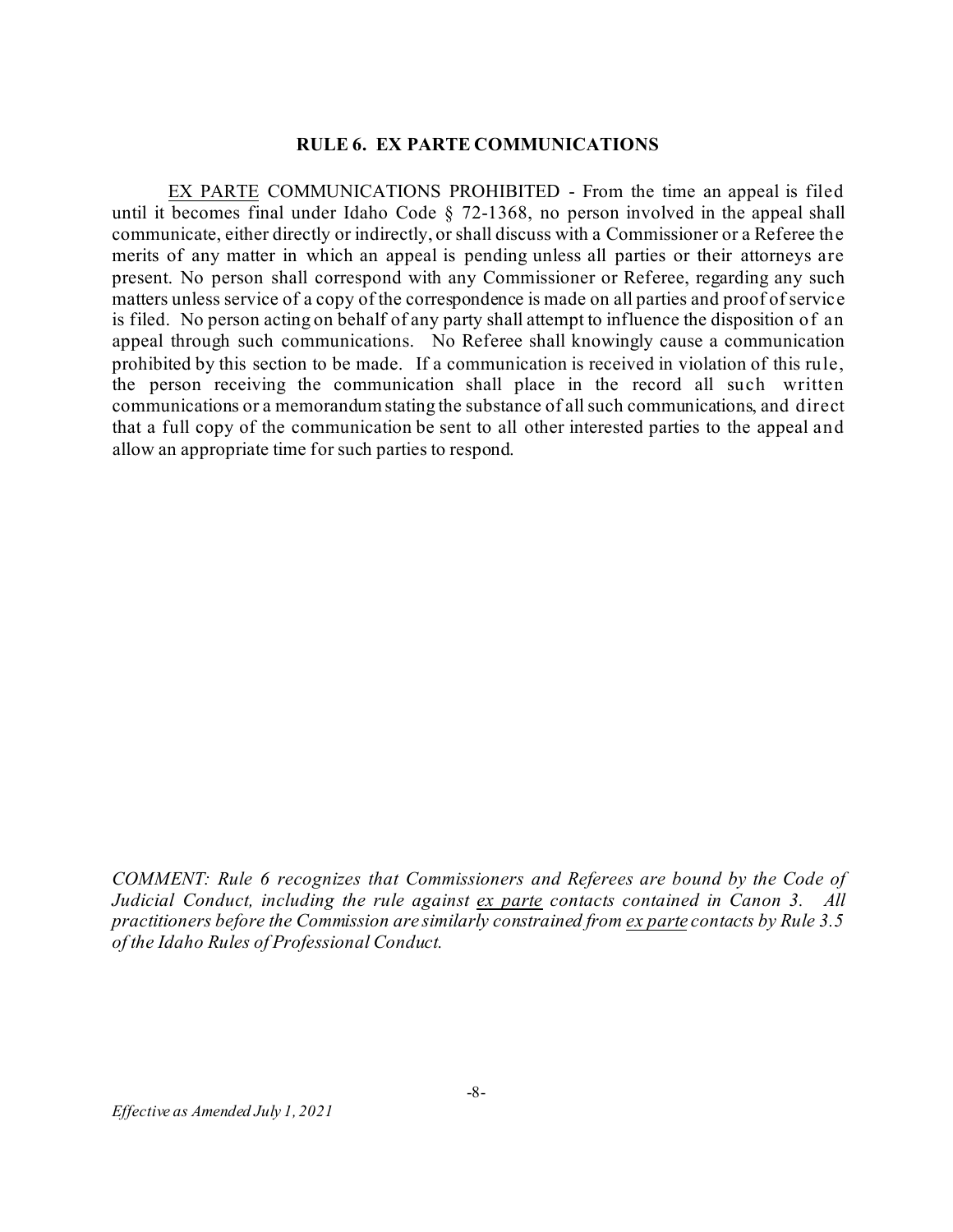## **RULE 7. COMMISSION HEARINGS**

(A) REQUESTING HEARING - Any interested party shall have seven (7) days from the date of mailing of the record to file with the Commission a written request for a hearing before the Commission. A request may be filed in the same manner as an appeal, as described in Rule  $2(D)$ .

(B) APPLICATION FOR HEARING - The party or parties requesting a hearing shall submit the following information with the request for hearing:

1. the reason for requesting the hearing;

2. whether the party desires to present evidence to the Industrial Commission in addition to that presented to the Appeals Examiner;

3. a description of the evidence the party desires to present;

4. an explanation of why the proposed evidence is relevant to the issues before the Industrial Commission; and

5. reason why the proposed evidence was not presented before the examiner.

(C) EVIDENTIARY HEARING - Upon receipt of a timely request or receipt of the record of proceedings before the Appeals Examiner and expiration of the time allowed for interested parties to request a hearing, the Commission shall review the matter to determine whether the interests of justice require the presentation of additional evidence. If the Commission determines, in its discretion, to grant a request for hearing to permit receipt of additional evidence, all parties shall be promptly notified. The Commission may limit the evidence to be presented and may specify the witnesses who are permitted to testify. The Commission may also refer the matter back to the Appeals Examiner for further proceedings.

(D) HEARING WITNESSES - No person shall be required to attend as a witness in any proceeding before the Industrial Commission unless lawful mileage and a witness fee for one day's attendance shall be first tendered upon request. Witness fees and mileage shall be in the amount provided by law for a witness in the district courts of this state and shall be paid by the party on whose behalf the witness is subpoenaed. Service of subpoenasshall be accomplished in the manner provided by law for the service of subpoenas in civil proceedings in the district courts of this state.

(E) NOTICE OF HEARING - If a hearing is allowed before the Commission, itshall give at least ten (10) days written notice of the time and place of hearing and of the issues to be heard, either by personal service or registered or certified mail. A stenographic or machine-recorded transcription of any testimony presented at any hearing shall be taken.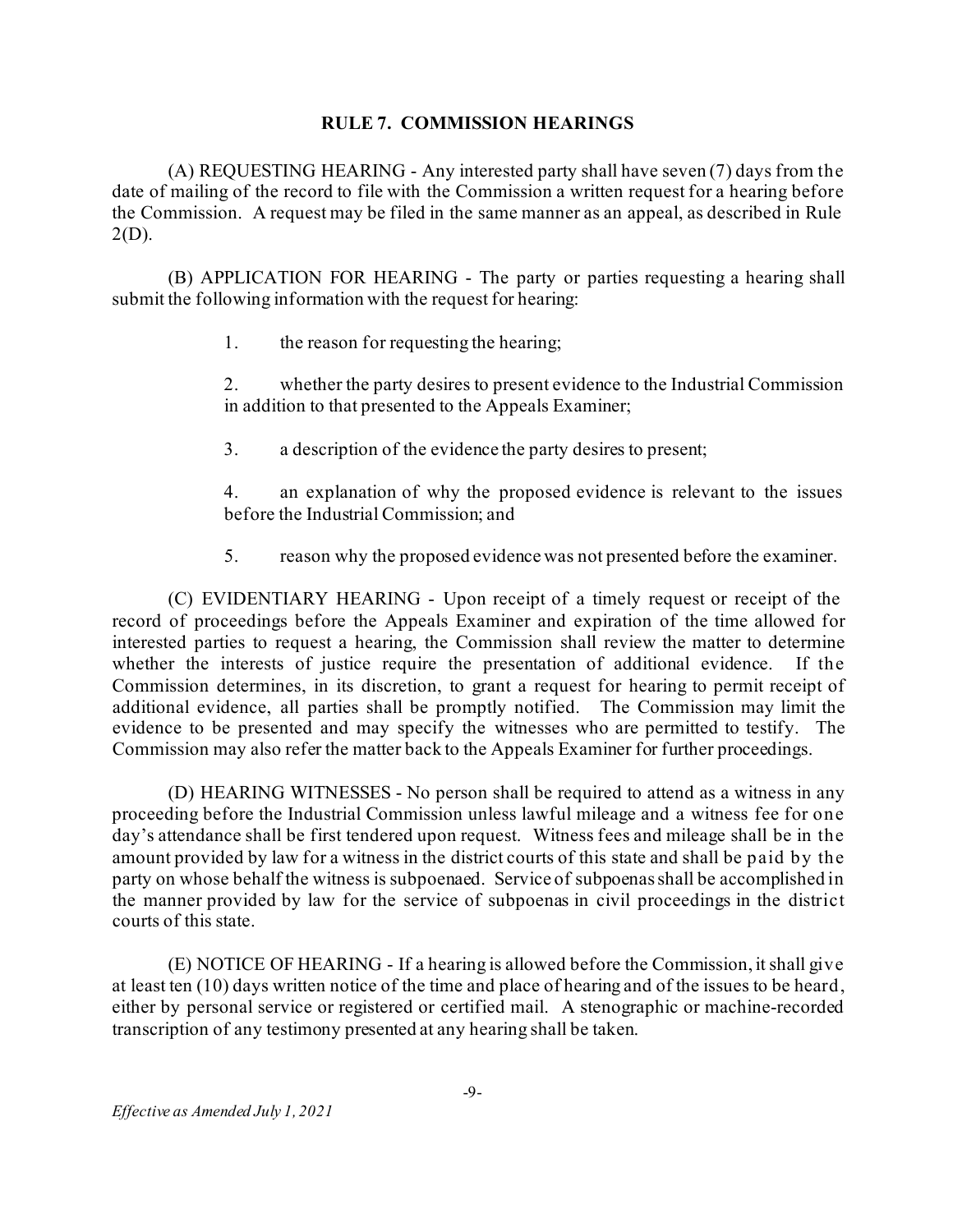(F) REVIEW - If no hearing is requested, or a request for hearing is denied, the Commission shall decide the claim for review upon the record of proceeding before the Appeals Examiner. The Commission may request briefs based on the evidentiary record in lieu of granting a hearing.

*COMMENT: Subsection (C) neither invites nor precludes hearsay testimony as evidence. Hearsay testimony is generally defined as an out-of-hearing statement (second-hand information) offered at hearing for the truth of the statement. Although admissible in evidence at a Commission hearing, hearsay evidence is usually not as persuasive as direct testimony or evidence on the same issue.*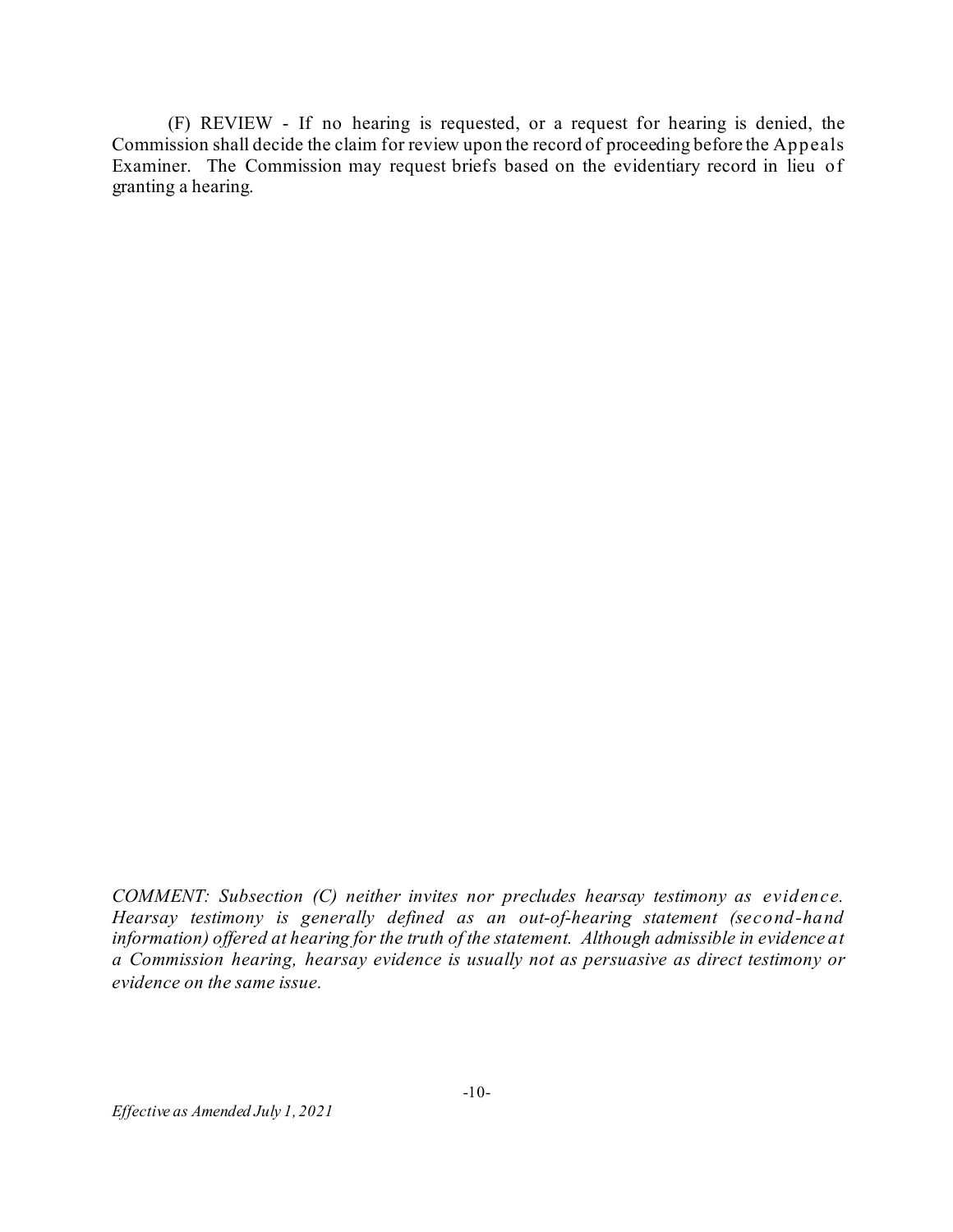#### **RULE 8. COMMISSION PROCEDURE**

(A) PROCEDURE - Any matter upon which a claim for review has been filed with the Commission may be assigned by the Commission to a single Commissioner or to a Referee. The Commission or any member thereof, or any Referee appointed by the Commission, shall have the power to subpoena witnesses, administer oaths, take testimony, issue subpoena *duces tecum*, and to examine such of the books and records of the parties to proceeding as relates to the question in dispute. Proceedings for enforcementshall be as provided in Idaho Code §§ 72-1338 and 72-1339.

(B) PRE-HEARING CONFERENCE - The Commission, or any Commissioner or Referee to whom a case is assigned, may direct the parties to appear for a pre-hearing conference to consider any matters that may aid in the disposition of a case.

(C) HEARING - At any hearing, the party requesting review of the decision of the Appeals Examiner may be called upon to present its evidence first. The respondents may then present their evidence. The parties may then respectively offer rebuttal evidence. The parties may also request the opportunity to submit written arguments following the hearing.

(D) RECORD - The record of evidence before the Commission shall consist of either the audio recording or the transcript of any hearing conducted by the Appeals Examiner, together with the exhibits admitted into evidence by the Appeals Examiner and the testimony and exhibits presented to the Industrial Commission at its hearing, if one is held. The Commission may also consider written argument submitted by any interested party. Written argument must be based upon evidence established in the record.

(E) REVIEW - If the matter is assigned to a single Commissioner or Referee, the hearing officer shall make recommended Findings of Fact and Conclusions of Law, and the proceedings shall then be submitted to the Commission for its review. Every finding, order, or decision of a single Commissioner or Referee, when approved and confirmed by the Commission and filed in its office, shall be deemed to be the final order or decision of the Commission.

(F) RECONSIDERATION - Motions for reconsideration shall be in writing and specifically identify the legal justification upon which the motion is based. The request for reconsideration must be made within twenty (20) days from the date of filing of the Commission's decision and order, and served on all interested parties.

*COMMENTS: Subsection (C) see Comment to Rule 7. Subsection (C), Commission Hearings with regard to hearsay evidence.*

*Subsection (F) contemplates that a request for reconsideration will ask that the Commission reexamine its decision in light of additional legal arguments, a change in law, a misinterpretation of law, or an argument or aspect of the case that was overlooked. A request for reconsideration that is based on a legal argument which could have been raised earlier in the proceeding will not ordinarily be granted. The intent is to provide a format for legal critique,*

*Effective as Amended July 1, 2021*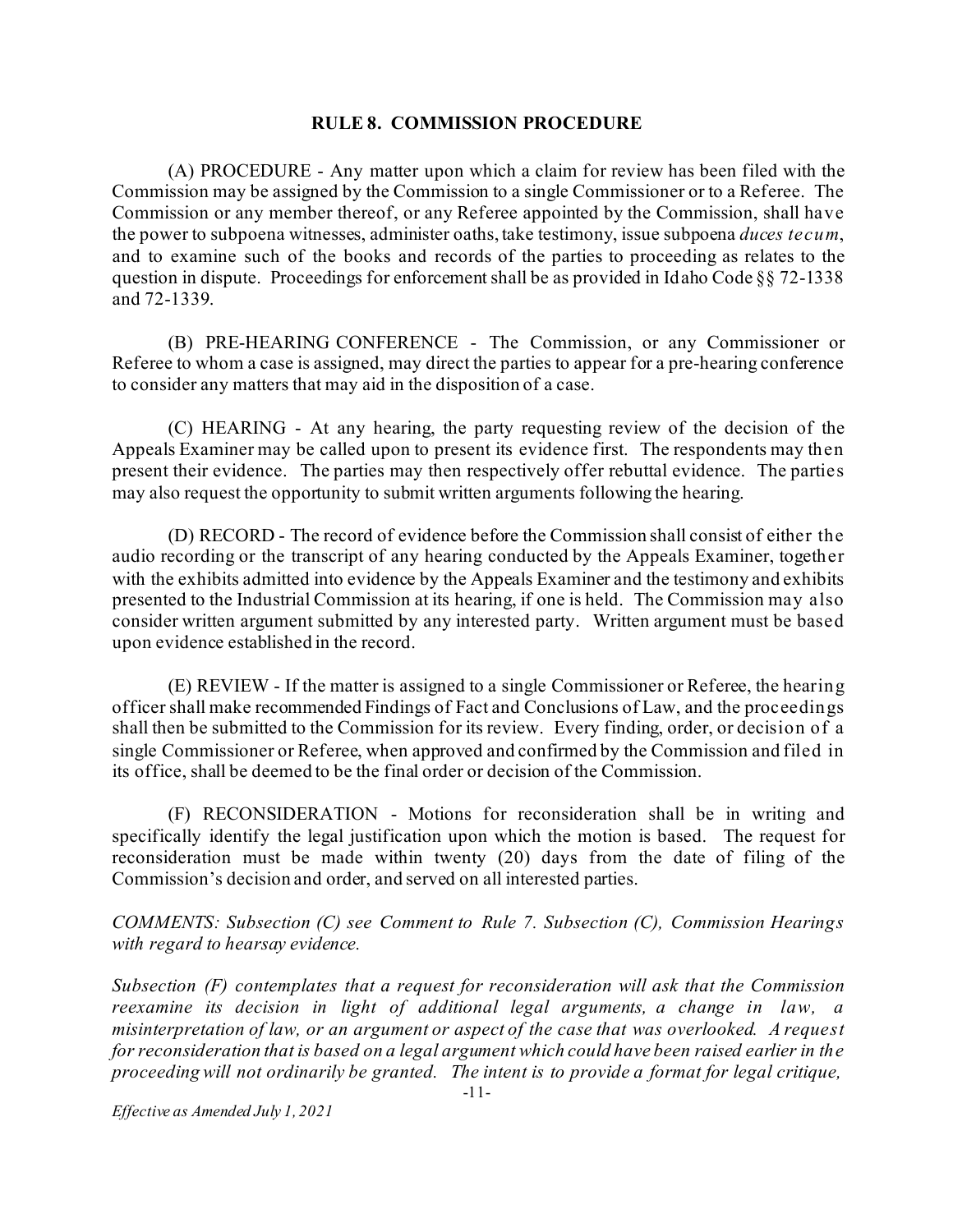*but discourage reactionary motions when a party merely wants the Commission to "think it over again."*

#### **RULE 9. CHANGE OF ATTORNEY/ATTORNEY WITHDRAWAL**

(A) SUBSTITUTION OF COUNSEL - The attorney of record for a party to an appeal may be changed or a new attorney substituted by notice to the Commission and to all parties, which is signed by both the withdrawing attorney and the new attorney, without first obtaining leave of the Commission. If a new attorney appears in an appeal, the appeal shall proceed without delay, unless the Commission finds good cause for delay of the proceedings.

(B) LEAVE TO WITHDRAW - Except as provided in subsection (A) above, or by stipulation between an attorney and the client and upon order of the Commission approving said stipulation, no attorney may withdraw as an attorney of record without first obtaining leave and order of the Commission upon a motion, supported by affidavit, filed with the Commission and served on all parties to the appeal, including the client. The Commission may grant leave to withdraw as counsel of record for good cause and upon such conditions as will prevent any delay in determination and disposition of the pending appeal. Notwithstanding this provision, a claimant who intends to terminate the service of his or her attorney of record and to proceed pro se may do so by giving written notice to the Commission, the claimant's attorney of record, and all parties that the claimant will no longer be represented by counsel and will represent himself or herself.

(C) NOTICE TO CLIENT OF WITHDRAWAL - If an attorney is granted leave to withdraw, the Commission shall enter an order permitting the attorney to withdraw. After the order is entered, the withdrawing attorney shall promptly serve a copy of the order upon the attorney's former client and file proof of service of the same with the Commission. The withdrawing attorney shall make such service upon the client as is most likely to give actual notice to the client. Such service may be made by personal service, or by regular or certified mail, to the client's last-known address. Service by mailshall be complete upon mailing. Upon the entry of an order granting leave to withdraw from an appeal, no further proceedings can be had in that appeal which will affect the rights of the client of the withdrawing attorney for a period of fourteen (14) days after service of the order of withdrawal.

(D) INVOLUNTARY WITHDRAWAL - In the event of the death, extended illness, extended absence, suspension or disbarment from the practice of law of an attorney of record in an appeal, if such attorney has not indicated on the appearance that the attorney is associated with a partnership, firm, corporation or other attorney in the appeal, no further proceedings can be had in such appeal that will affect the rights of the party represented by such attorney for a period of fourteen (14) days after the order has been served as provided in this rule.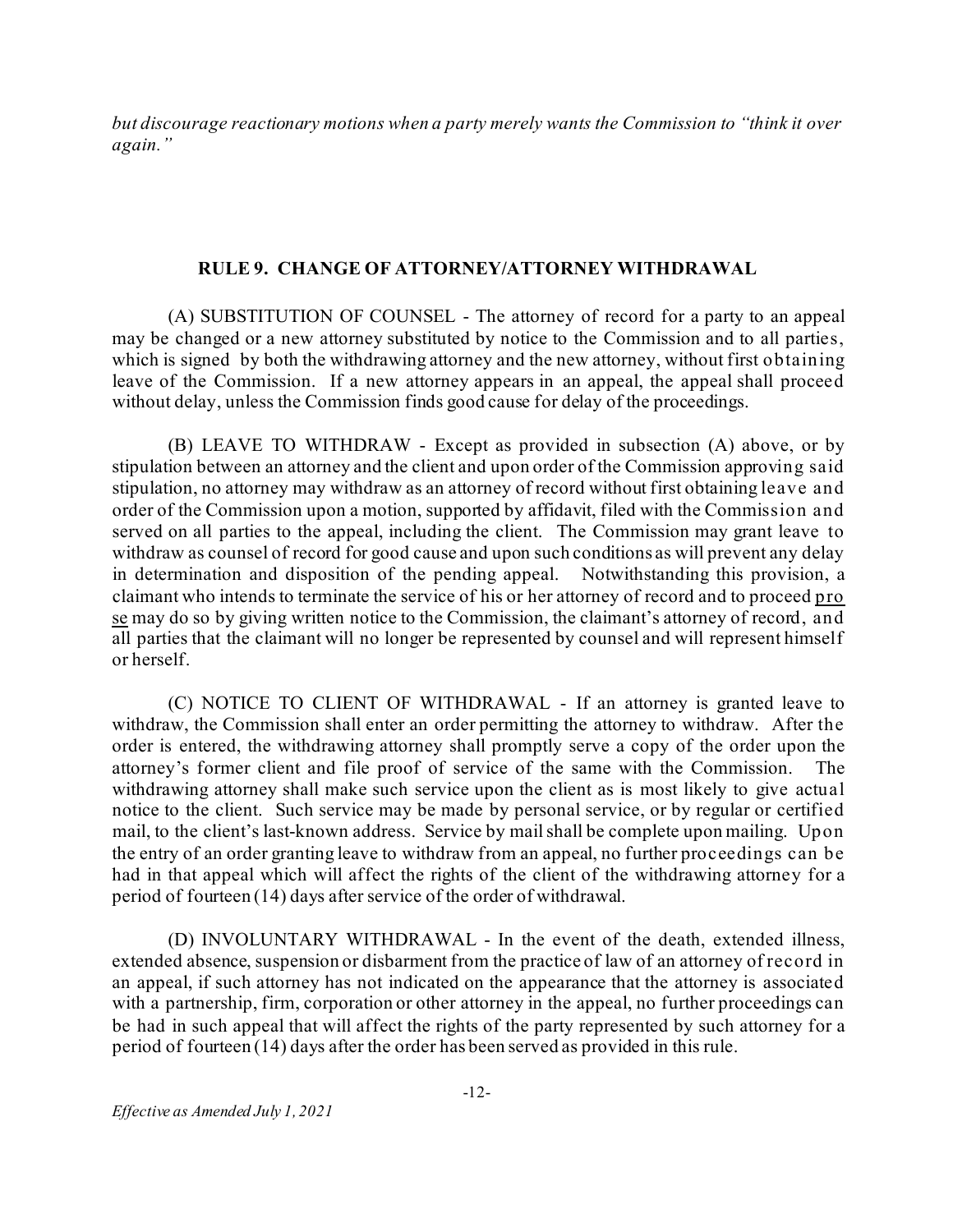*COMMENTS: Subsection (A) allows a substitution of counsel without leave of the Commission where the party is not prejudiced.*

*Subsection (B) addresses attorney withdrawal and requires either a stipulation approved by the Commission or a motion thereon prior to withdrawal.*

*Subsection (C) sets forth the withdrawing attorney's responsibilities to notify the former client. It prohibits further proceedings for two weeks to allow the client reasonable time to retain new counsel.*

*Subsection (D) addresseswhat may be considered involuntary attorneywithdrawal and prohibits further proceedings for two weeks to allow the client reasonable time to retain new counsel.*

## **RULE 10. REMANDS**

(A) STANDARD - The Commission may remand cases to the Idaho Department of Labor in the following situations:

1. Where the decision below does not set forth specific findings of fact;

2. Where a party did not appear for the Department of Labor hearing and has established good cause for the absence;

- 3. Where the Commission grants a new hearing request pursuant to RULE  $7(C)$ ;
- or
- 4. Where other good cause to remand exists.

(B) NEW APPEAL - When a case is remanded the Commission no longer has jurisdiction over the pending appeal. Therefore, a new request for Commission review, if desired, must be filed by an aggrieved party within fourteen (14) days after the date of service of the Appeals Bureau's decision on remand.

## **RULE 11. SANCTIONS**

VIOLATION OF RULES - The Commission retains power to impose appropriate sanctions for any violation or abuse of its rules.